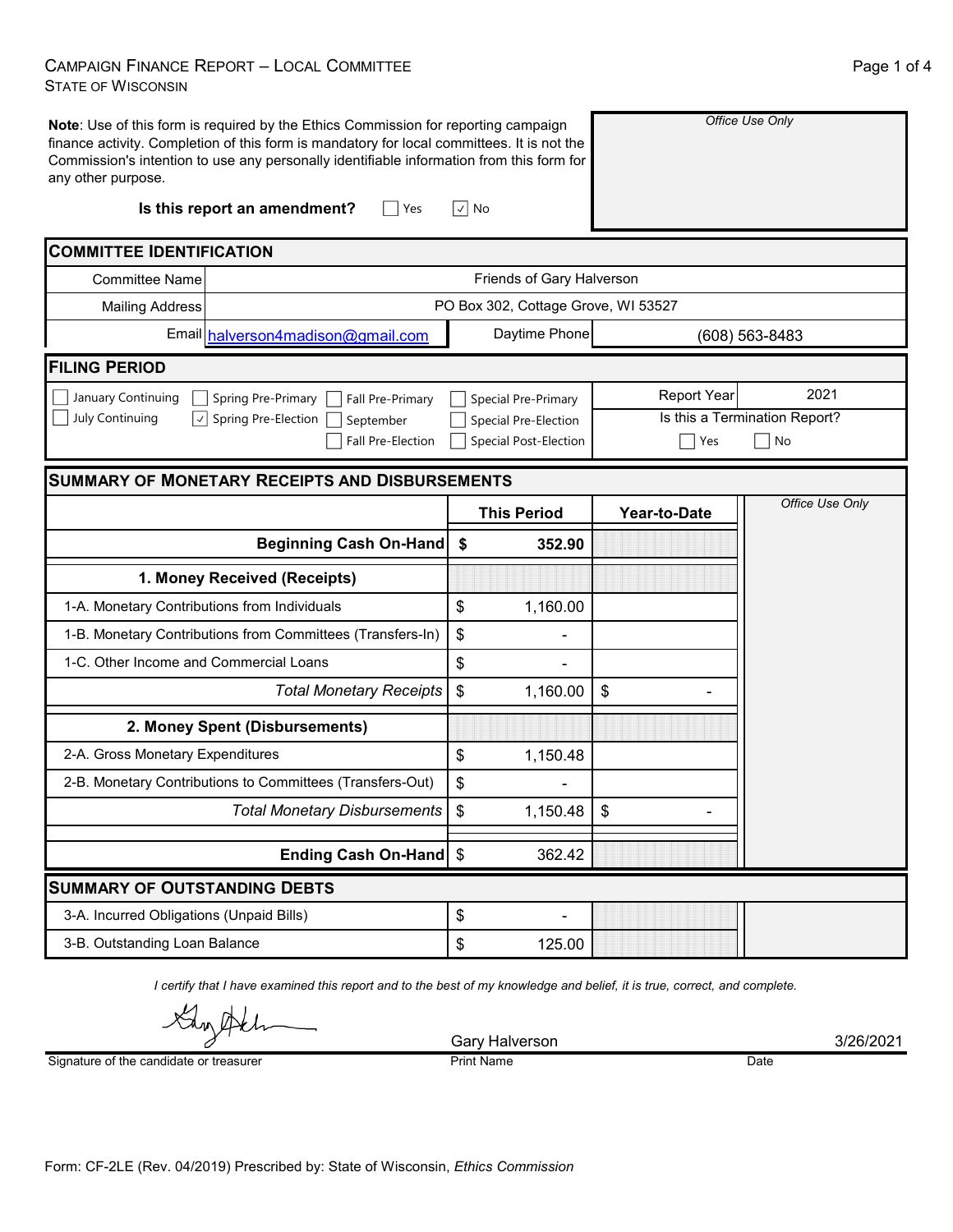| <b>Income Schedule 1-A</b><br><b>Monetary Contributions from Individuals (Including Loans from Individuals)</b> |                            |                          |             |           |            |                            |                 | Page 2 of 4 |               |  |
|-----------------------------------------------------------------------------------------------------------------|----------------------------|--------------------------|-------------|-----------|------------|----------------------------|-----------------|-------------|---------------|--|
| <b>Date</b>                                                                                                     | <b>Name</b>                | <b>Address</b>           | City        | <b>ST</b> | <b>Zip</b> | <b>Occupation</b>          | <b>Comments</b> |             | <b>Amount</b> |  |
|                                                                                                                 | 1/7/2021 Carlo Cardilli    | 1700 Marina Court, Apt B | San Mateo   | <b>CA</b> | 94403 CEO  |                            |                 | S           | 20.00         |  |
|                                                                                                                 | 1/22/2021 Janet Hirsch     | 7311 Cedar Creek Trl     | Madison     | WI        |            | 53717 Retired              |                 | Φ           | 50.00         |  |
|                                                                                                                 | 1/27/2021 Samba Baldeh     | 5150 Cresent Oaks Dr     | Madison     | WI        |            | 53704 State Representative |                 | S           | 20.00         |  |
|                                                                                                                 | 1/29/2021 Patricia ODay    | 1843 Morning Mist Way    | Madison     | WI        |            | 53718 Retired              |                 | \$          | 100.00        |  |
|                                                                                                                 | 2/17/2021 Betty Thompson   | 4202 Kenwood St          | Madison     | WI        |            | 53704 Retired              |                 | S           | 50.00         |  |
|                                                                                                                 | 3/3/2021 Ryan Horrisberger | 1548 Lincoln Ave         | Stoughton   | WI        |            | 53589 IT Manager           |                 | \$          | 20.00         |  |
|                                                                                                                 | 3/4/2021 Michael Youngman  | 716 East Sylvan Ave      | Milwaukee   | WI        |            | 53217 Retired              |                 | \$          | 250.00        |  |
|                                                                                                                 | 3/4/2021 Wendy Reichel     | 4909 Tokay Blvd          | Madison     | WI        |            | 53711 Retired              |                 | \$          | 100.00        |  |
|                                                                                                                 | 3/4/2021 Helen Wall        | PO Box 620037            | Middleton   | WI        |            | 53562 Homemaker            |                 | \$          | 250.00        |  |
|                                                                                                                 | 3/4/2021 Terrence Wall     | PO Box 620037            | Middleton   | WI        |            | 53562 Developer            |                 | \$          | 250.00        |  |
|                                                                                                                 | 3/6/2021 William Conners   | 1514 Boulder Way         | Sun Prairie | WI        |            | 53590 Director             |                 | S           | 50.00         |  |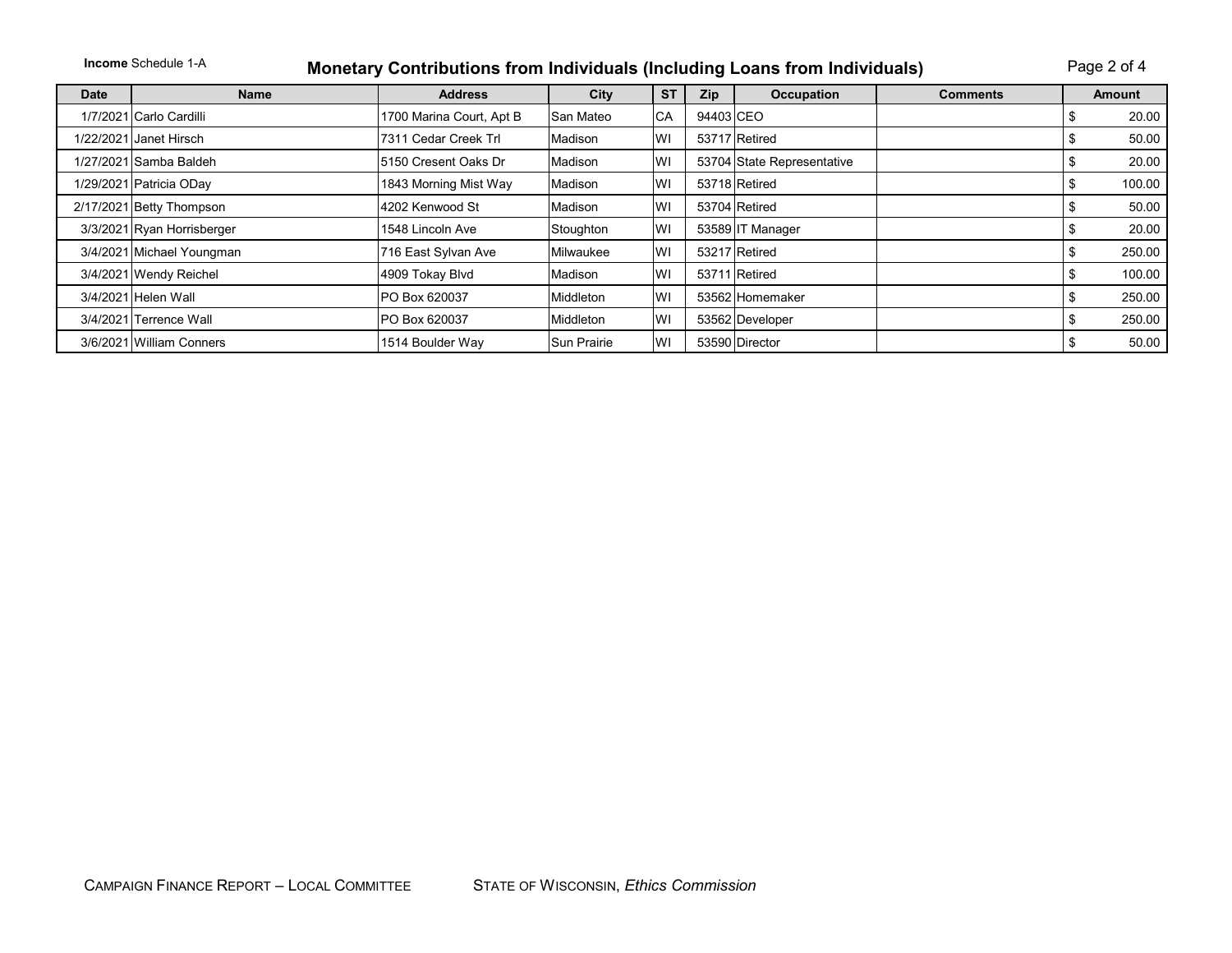| <b>Disbursements Schedule 2-A</b><br><b>Gross Monetary Expenditures</b> |                                          |                         |               |           |            | Page 3 of 4              |                 |              |
|-------------------------------------------------------------------------|------------------------------------------|-------------------------|---------------|-----------|------------|--------------------------|-----------------|--------------|
| Date                                                                    | <b>Name</b>                              | <b>Address</b>          | City          | <b>ST</b> | <b>Zip</b> | <b>Purpose</b>           | <b>Comments</b> | Amount       |
|                                                                         | 1/7/2021 Square Inc                      | 1455 Market St, STE 600 | San Francisco | CA        |            | 94103 Processing Fee     |                 | \$<br>0.88   |
|                                                                         | 1/11/2021 Wisconsin Elections Commission | 212 E Washington Ave    | Madison       | WI        |            | 53707 Voter Data List    |                 | \$<br>65.00  |
| 1/22/2021 USPS                                                          |                                          | 451 Cottage Grove Rd    | Cottage Grove | WI        |            | 53527 Stamps             |                 | \$<br>11.00  |
|                                                                         | 1/27/2021 Square Inc                     | 1455 Market St, STE 600 | San Francisco | CA        |            | 94103 Processing Fee     |                 | \$<br>0.88   |
|                                                                         | 1/29/2021 Square Inc                     | 1455 Market St, STE 600 | San Francisco | CA        |            | 94103 Processing Fee     |                 | \$<br>3.20   |
|                                                                         | 1/31/2021 Summit Credit Union            | 1709 Landmark Dr        | Cottage Grove | WI        |            | 53527 Analysis Fee       |                 | \$<br>5.00   |
| 2/25/2021 USPS                                                          |                                          | 3902 Milwaukee Street   | Madison       | WI        |            | 53714 Box Fees           |                 | \$<br>73.00  |
|                                                                         | 2/28/2021 Summit Credit Union            | 1709 Landmark Dr        | Cottage Grove | WI        |            | 53527 Analysis Fee       |                 | \$<br>5.00   |
|                                                                         | 3/3/2021 Square Inc                      | 1455 Market St. STE 600 | San Francisco | CA        |            | 94103 Processing Fee     |                 | \$<br>0.88   |
|                                                                         | 3/16/2021 Wells Print & Digital          | 3121 Watford Way        | Madison       | WI        |            | 53711 Literature Mailing |                 | \$<br>985.64 |